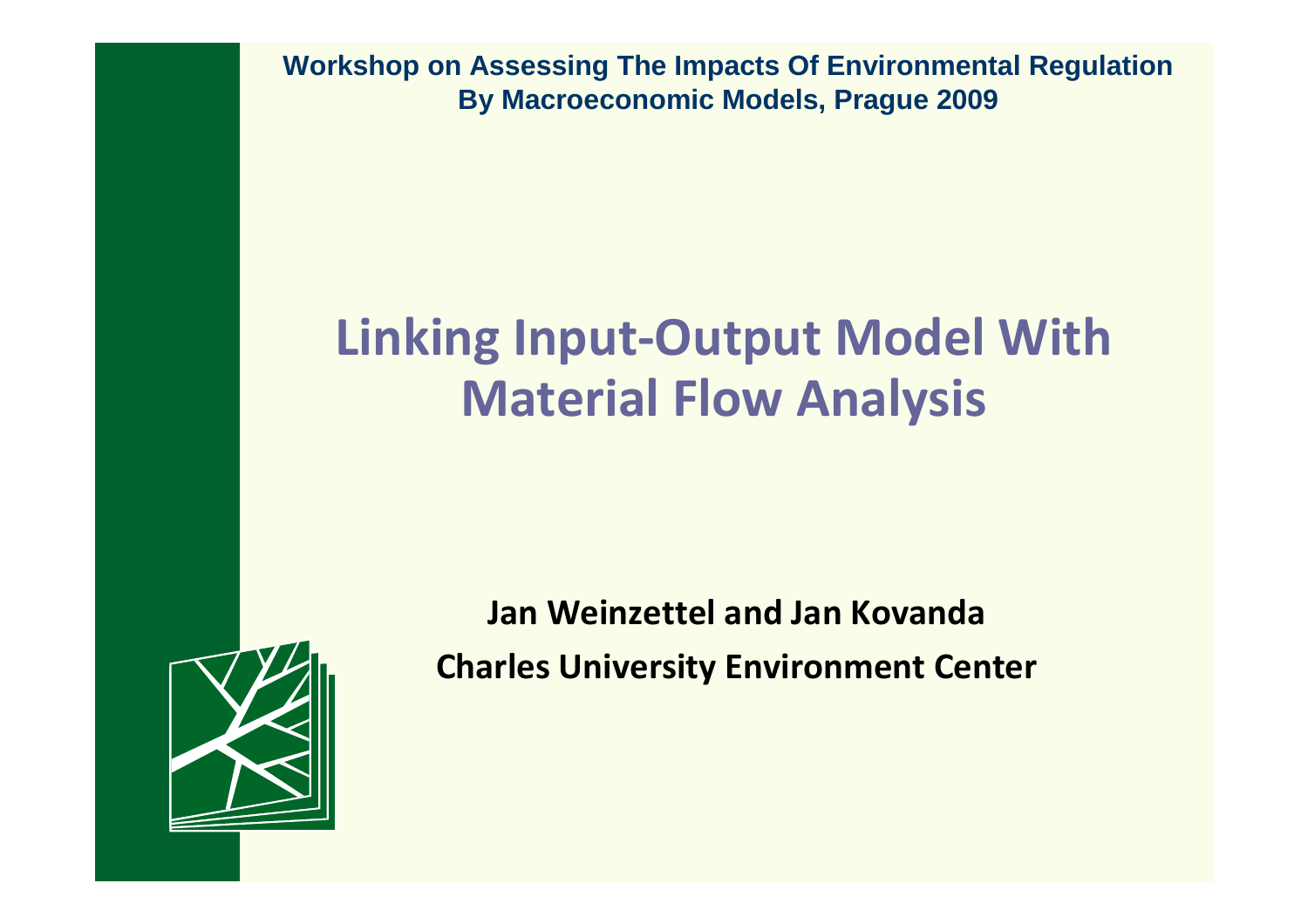### **Outline**

- **Purpose of material flows accounting**
- **Input output formulation of process LCI**
- **Environmentally extended input output analysis**
- Multiregional input output models
- Hybrid LCA and its use in EW-MFA
- Structural decomposition analysis

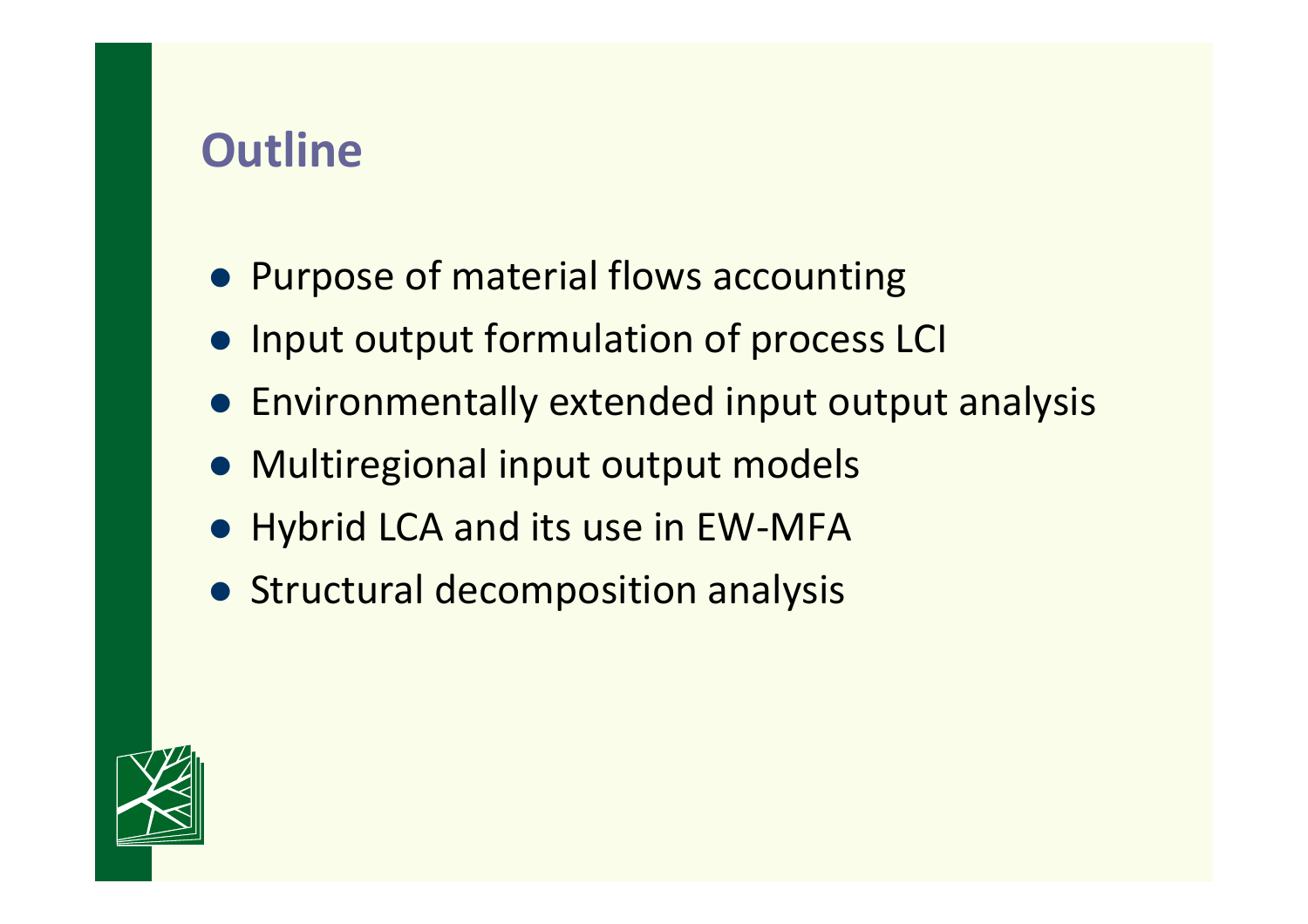# **Socio-economic metabolism an overview**



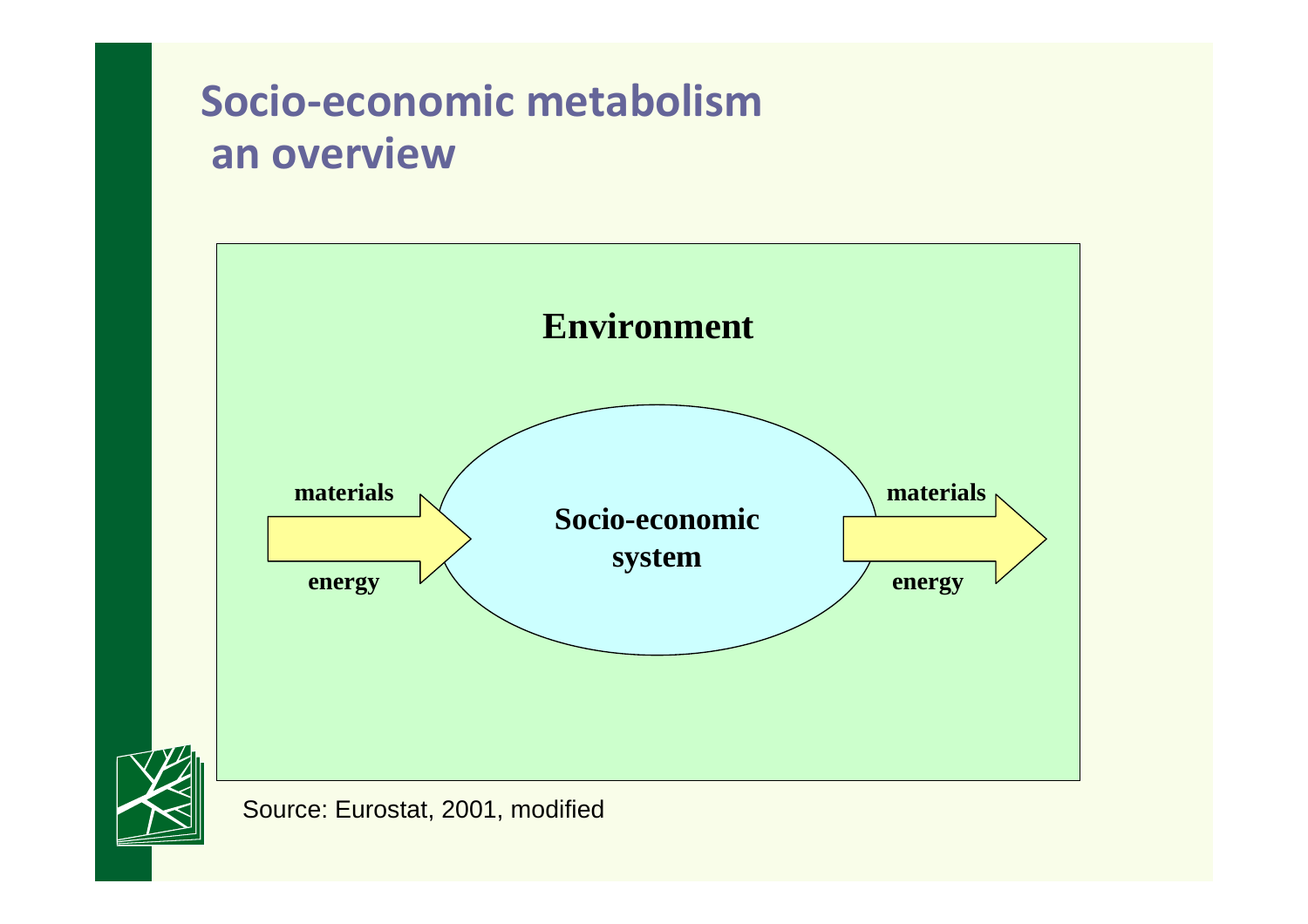#### **Material flows accounting and indicators**

- Developed in the 1990's by group of organizations including Eurostat, WRI, Wuppertal Institute, National Institute for Env. Studies in Japan, Institute for Interdisciplinary Studies of AU
- Based on the assumption that the environmental  $\bullet$ pressure is related to total mass of materials which are exchanged between socioeconomic system and its environment
- $\bullet$  $\rightarrow$  it is possible to use material flows indicators as indicators of the environmental pressure by the humans
- $\bullet$  Examples of indicators
	- •Direct Material Input (DMI): sum of used domestic extraction and imports.
	- •Domestic Material Consumption (DMC): DMI minus exports.

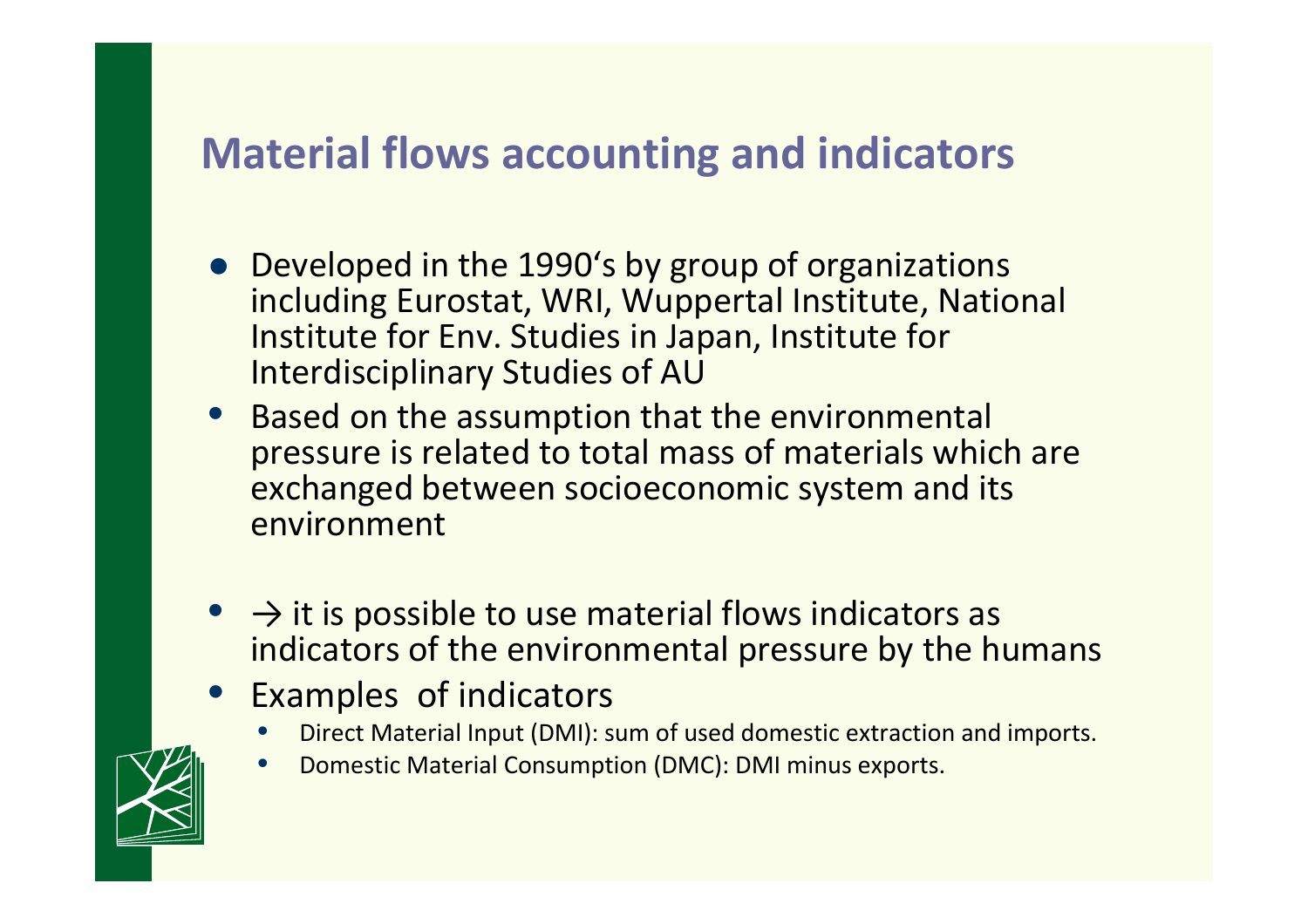### **Raw material equivalents and embodied emissions**

# A tendency to

- express product flows across national boundaries in terms of natural resources used for its production in order to account for global env. pressures and to prevent apparent improvements due to shifts of dirty processes outside the country
- To account for embodied emisisons (emissions from the whole production chain)

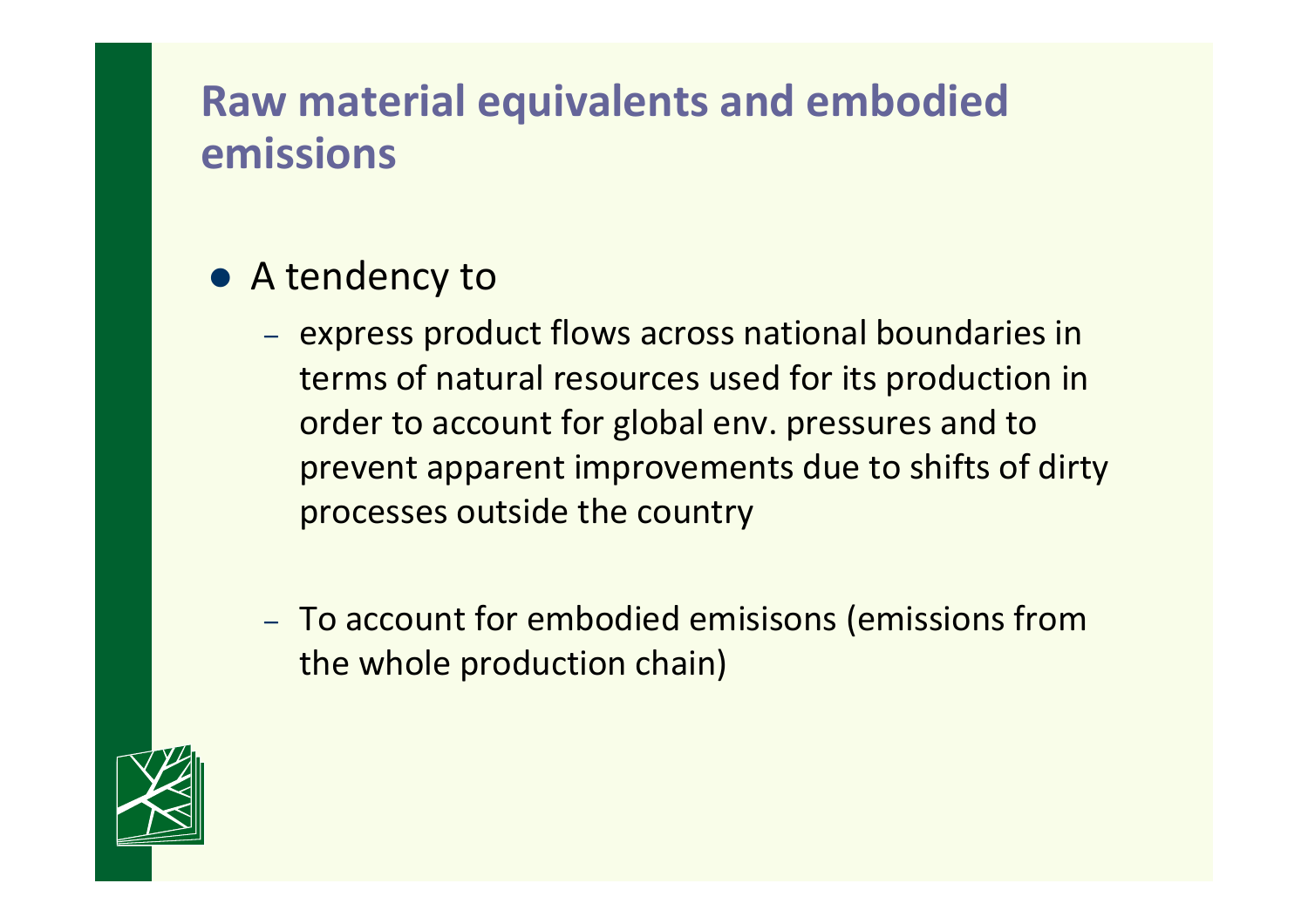# **Methods for RME and embodied emissions estimation**

- Life cycle inventory (LCI)
	- Too many different products
- **Environmentally extended input output analysis** 
	- Only suitable for products with equivalent domestic production
- Multiregional input output analysis



#### Hybrid LCA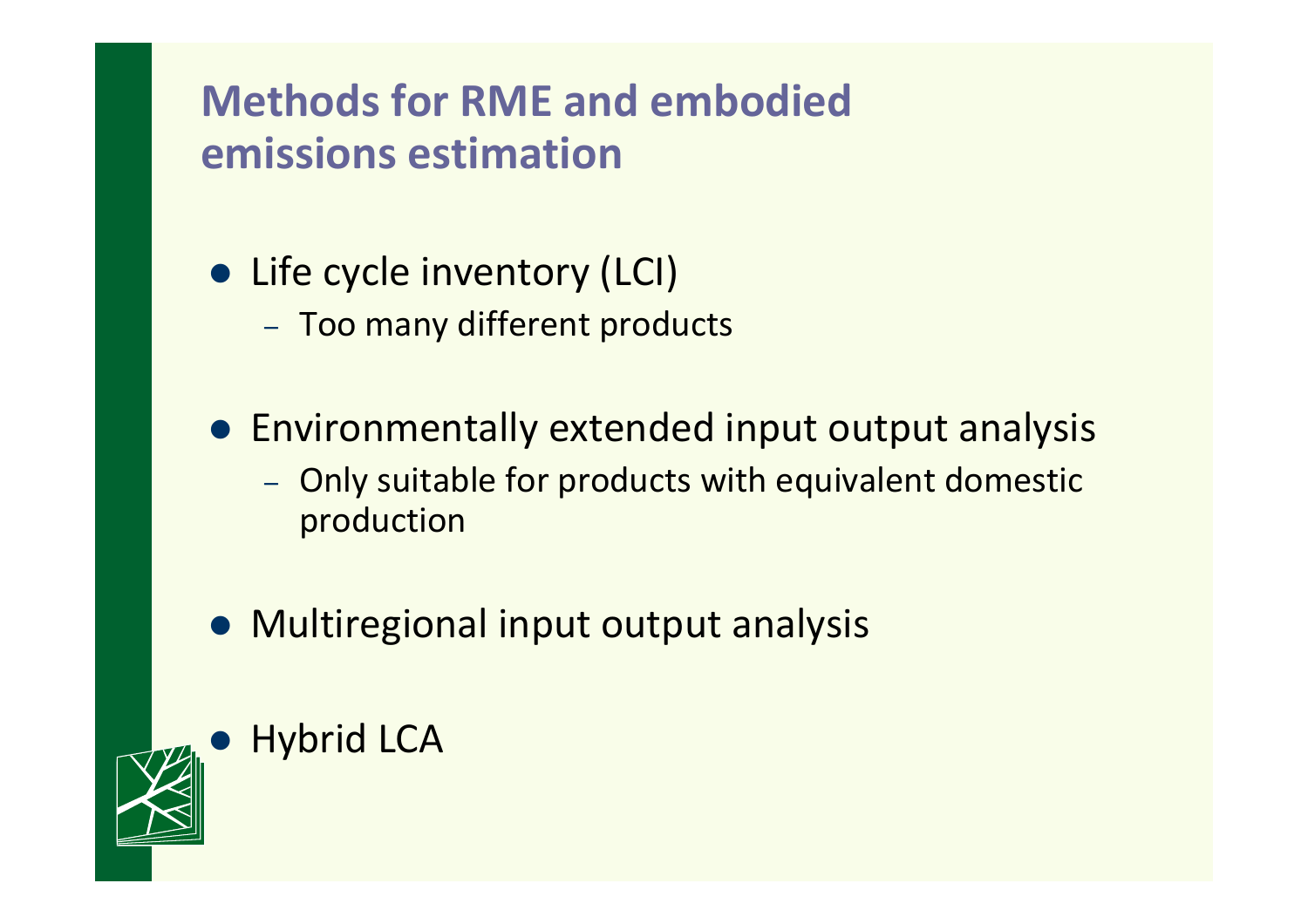# **Matrix expression of LCI**

|        | <b>Process flows</b>                   | Demand                                                   |                                                                 |                                                        |                                                                                                        |                                                        |                                        |                      |             |  |
|--------|----------------------------------------|----------------------------------------------------------|-----------------------------------------------------------------|--------------------------------------------------------|--------------------------------------------------------------------------------------------------------|--------------------------------------------------------|----------------------------------------|----------------------|-------------|--|
|        |                                        | Coal<br>extraction                                       | Iron ore<br>extraction                                          | <b>Steel</b><br>production                             | <b>Electricity</b><br>generation                                                                       | Train<br>production transport                          | <b>Train</b>                           | Product<br>output(y) | Total $(x)$ |  |
|        | Coal extraction (kg)                   |                                                          | 20                                                              | 100                                                    | All                                                                                                    |                                                        |                                        | 286                  | 530         |  |
|        | Iron ore extraction<br>(kg)            | $\langle \rangle$                                        | $\sum_{i=1}^{n} \sum_{j=1}^{n}$                                 | 500                                                    | $\left\{\begin{array}{c} \mathbf{r} \\ \mathbf{r} \end{array}\right\}$                                 |                                                        | Ü                                      | 50                   | 560         |  |
| Supply | Steel production (kg)                  | $\mathbb{S}^{\circ}_{\omega}$                            | 50                                                              | $\sum_{\ell m} \binom{N}{\ell}$                        | 10                                                                                                     | 300                                                    | S.                                     |                      |             |  |
|        | <b>Electricity generation</b><br>(kWh) | $\mathbb{R}$                                             | 40                                                              | 50                                                     | 20                                                                                                     | 100                                                    | 100                                    |                      |             |  |
|        | <b>Train production</b><br>(pieces)    | $\hat{C}$                                                | $\hat{\mathbb{C}}$                                              | $\hat{\Sigma}$                                         | $\mathbb{C}$                                                                                           | $\mathcal{L}$                                          | 10                                     |                      | 30          |  |
|        | <b>Train transport</b><br>(ton.km)     | HO B                                                     | 200                                                             | 60                                                     | $\left\{ \begin{array}{c} \mathcal{P}_{\mathcal{A}} \\ \mathcal{P}_{\mathcal{A}} \end{array} \right\}$ | $\mathcal{L}^{\text{eq}}_{\text{eff}}$                 |                                        | 40 A                 |             |  |
|        | <b>Elementary flows</b>                |                                                          |                                                                 |                                                        |                                                                                                        |                                                        |                                        |                      |             |  |
|        | Coal in ground (kg)                    |                                                          | O.                                                              | 0                                                      | $\bigcirc$                                                                                             | $\mathbb{O}$                                           |                                        |                      |             |  |
|        | Iron ore (kg)                          | $\left\{\right\}$                                        | 1 200                                                           | $\left\{ \right\}$                                     | $\mathbb{O}$                                                                                           | $\mathbb{O}$                                           | $\left\{ \right\}$                     |                      |             |  |
|        | CO2 (kg)                               | 100                                                      | $\mathfrak{M}$                                                  |                                                        | 1000                                                                                                   | $\mathbb{C}$                                           | $\bigcirc$                             |                      |             |  |
|        | SO2(g)                                 | $\mathcal{L}(\xi)$<br>$\mathcal{L}_{\mathrm{eff}}^{(0)}$ | $\mathbb{Q}$ 1                                                  |                                                        |                                                                                                        | $\mathbb{O}$                                           | $\begin{pmatrix} 1 \\ 2 \end{pmatrix}$ |                      |             |  |
|        | Nox(g)                                 | h                                                        | $\frac{2}{\Delta \omega}$                                       | 20                                                     | 30                                                                                                     | $\bigodot$                                             | $\bigodot$                             |                      |             |  |
|        | Noise in pop. area $(€)$               |                                                          | $\left\{ \begin{array}{ll} 0 & 0 \\ 0 & 0 \end{array} \right\}$ | $\left\{ \begin{array}{c} 0 \\ 0 \end{array} \right\}$ | $\left\{ \begin{array}{c} 0 \\ 0 \end{array} \right\}$                                                 | $\left\{ \begin{array}{c} 0 \\ 0 \end{array} \right\}$ |                                        |                      |             |  |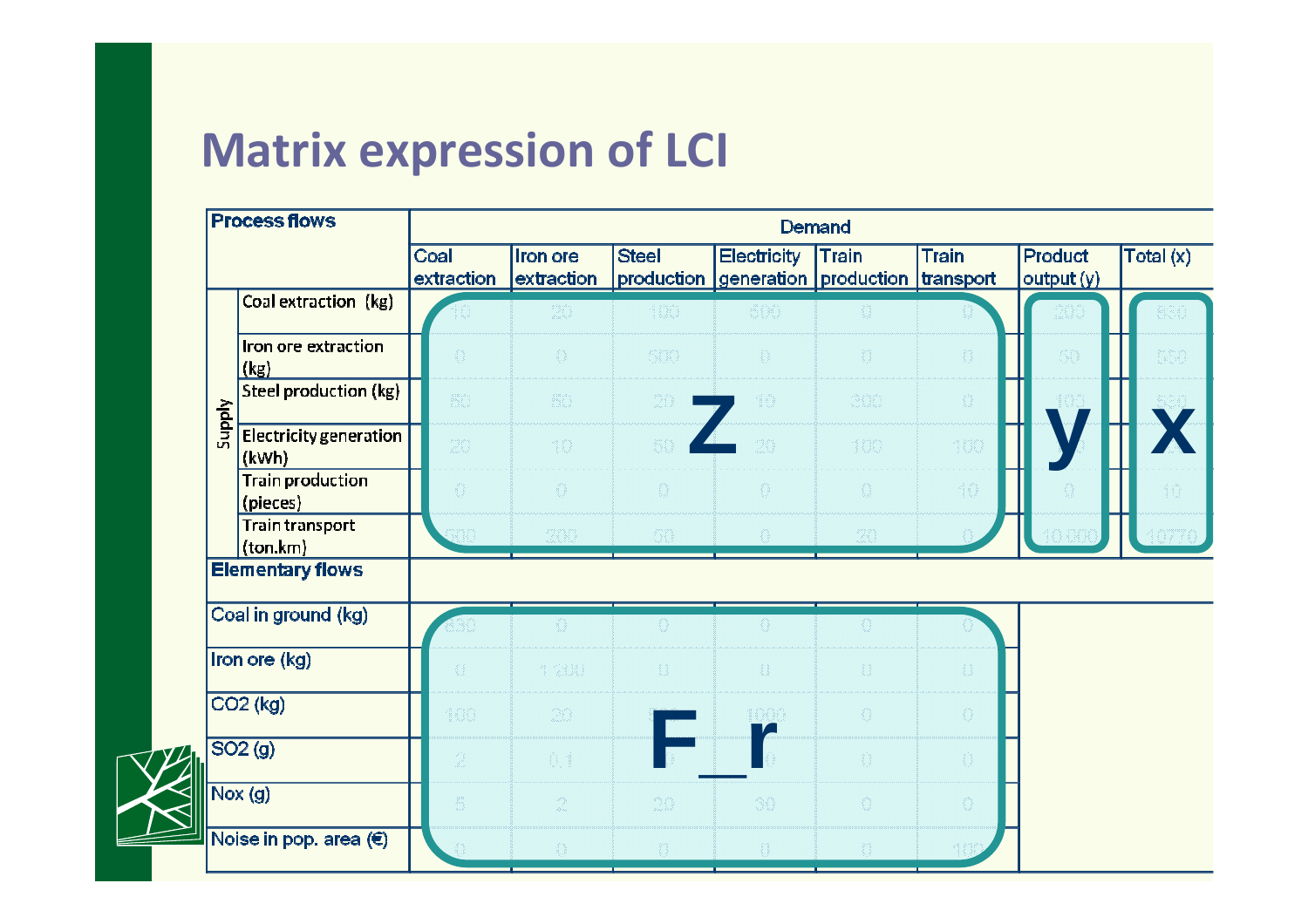# **Matrix calculation of LCI**

 $\bullet$  Model of the production process - technology coefficients and intensity matrix:

> $A = Z$ .  $(diag(x))^{-1}$  $F = F_{r} \cdot (diag(x))^{-1}$

 Total process flows related to particular products y:  $x = (1 - A)^{-1}$ . y

y can be exchanged by any vector of products

**•** Total elementary flows related to process flows and products (= LCI data):

```
F = F \cdot xE = F. (I - A)^{-1}. y
```
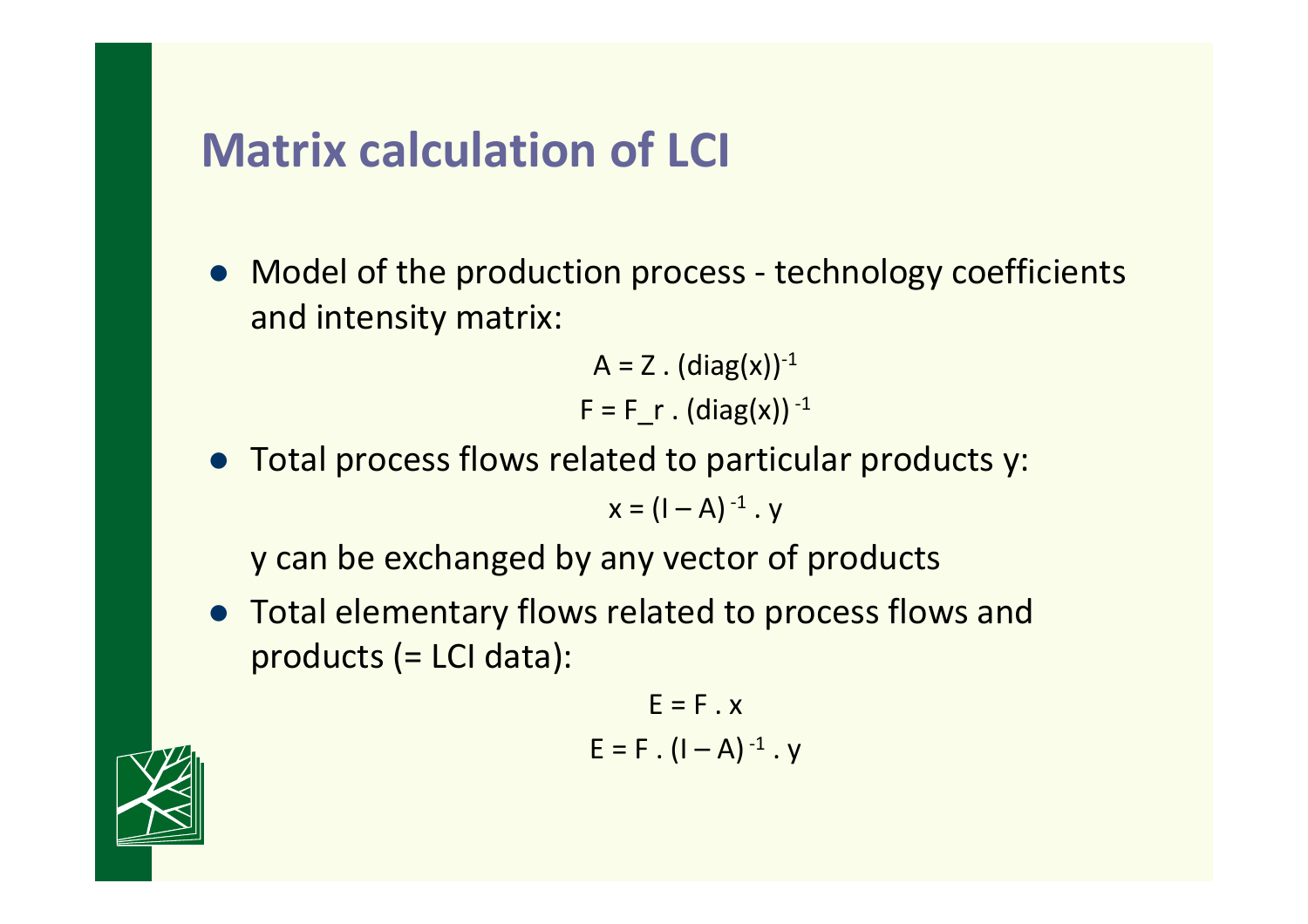# **Environmentally extended IOA**

|                | <b>Intersectoral</b>     | Demand                                                                                                                                                                                                                                                                                                                                                                                                                                                    |                    |                         |              |                                        |                |                        |                                                       |  |
|----------------|--------------------------|-----------------------------------------------------------------------------------------------------------------------------------------------------------------------------------------------------------------------------------------------------------------------------------------------------------------------------------------------------------------------------------------------------------------------------------------------------------|--------------------|-------------------------|--------------|----------------------------------------|----------------|------------------------|-------------------------------------------------------|--|
| monetary flows |                          | Agriculture                                                                                                                                                                                                                                                                                                                                                                                                                                               | Forestry           | Fishing                 | Mining       | Manufacturi Services<br>$\mathsf{lng}$ |                | Final<br>demand<br>(y) | Total $(x)$                                           |  |
|                | Agriculture $(\epsilon)$ |                                                                                                                                                                                                                                                                                                                                                                                                                                                           | 20.                | 108                     | 500          | O.                                     |                | 40k                    | 338                                                   |  |
|                | Forestry $(E)$           | $\mathbb{C}$                                                                                                                                                                                                                                                                                                                                                                                                                                              | $\mathbb{G}% _{n}$ | 500                     | $\mathbb{C}$ | $\mathbb{C}$                           | $\mathbb{C}^*$ | A,                     | 550                                                   |  |
|                | Fishing $(E)$            | 线                                                                                                                                                                                                                                                                                                                                                                                                                                                         | <b>图</b>           | 20                      | 10           | 300                                    | O.             | 100                    | 536                                                   |  |
| <b>Supply</b>  | Mining $( \in )$         | $\sum_{\mathbf{x} \in \mathcal{A}^{(n)}} \sum_{\mathbf{x} \in \mathcal{A}^{(n)}} \sum_{\mathbf{x} \in \mathcal{A}^{(n)}} \sum_{\mathbf{x} \in \mathcal{A}^{(n)}} \sum_{\mathbf{x} \in \mathcal{A}^{(n)}} \sum_{\mathbf{x} \in \mathcal{A}^{(n)}} \sum_{\mathbf{x} \in \mathcal{A}^{(n)}} \sum_{\mathbf{x} \in \mathcal{A}^{(n)}} \sum_{\mathbf{x} \in \mathcal{A}^{(n)}} \sum_{\mathbf{x} \in \mathcal{A}^{(n)}} \sum_{\mathbf{x} \in \mathcal{A}^{(n)}}$ | 10                 | 50                      | 20           | 100                                    | 100            |                        |                                                       |  |
|                | Manufacturing (€)        | $\mathcal{L}$                                                                                                                                                                                                                                                                                                                                                                                                                                             | $\mathbb{C}$       | $\mathbf{G}$            | $\mathbb{C}$ | $\mathbb{C}$                           | 10             |                        | $\left\{ \begin{matrix} 0 \\ 0 \end{matrix} \right\}$ |  |
|                | Services $(E)$           |                                                                                                                                                                                                                                                                                                                                                                                                                                                           | 200                | $\mathbb{S} \mathbb{O}$ |              | 20                                     |                | 10 OCC                 |                                                       |  |
|                | <b>Elementary flows</b>  |                                                                                                                                                                                                                                                                                                                                                                                                                                                           |                    |                         |              |                                        |                |                        |                                                       |  |
|                | Coal in ground (kg)      |                                                                                                                                                                                                                                                                                                                                                                                                                                                           | Ü                  | Q.                      | 0            | 0                                      |                |                        |                                                       |  |
|                | Iron ore (kg)            | $\mathbb{C}$                                                                                                                                                                                                                                                                                                                                                                                                                                              | 1200               | $\mathbb{C}$            | $\bigcirc$   | $\mathbb{C}$                           | $\bigcirc$     |                        |                                                       |  |
|                | CO2 (kg)                 | 100                                                                                                                                                                                                                                                                                                                                                                                                                                                       | 20                 |                         | 1000         | $\mathbb{O}$                           | $\Omega$       |                        |                                                       |  |
|                | SO2(g)                   | $\sum_{\rm max}^{\rm obs}$                                                                                                                                                                                                                                                                                                                                                                                                                                | $\mathbb{Q}_q$ 1   |                         |              | $\mathbb{C}$                           | $\mathbf{C}$   |                        |                                                       |  |
|                | $\sqrt{\text{Nox}}(g)$   | $\widetilde{\mathbb{S}}$                                                                                                                                                                                                                                                                                                                                                                                                                                  | $\mathbb{R}^2$     | $20\,$                  | 30           | $\mathbb{O}$                           | $\mathbb{O}$   |                        |                                                       |  |
|                | Noise in pop. area $(€)$ | $\bigcirc$                                                                                                                                                                                                                                                                                                                                                                                                                                                | $\frac{1}{2}$      |                         | Ů            |                                        | 10             |                        |                                                       |  |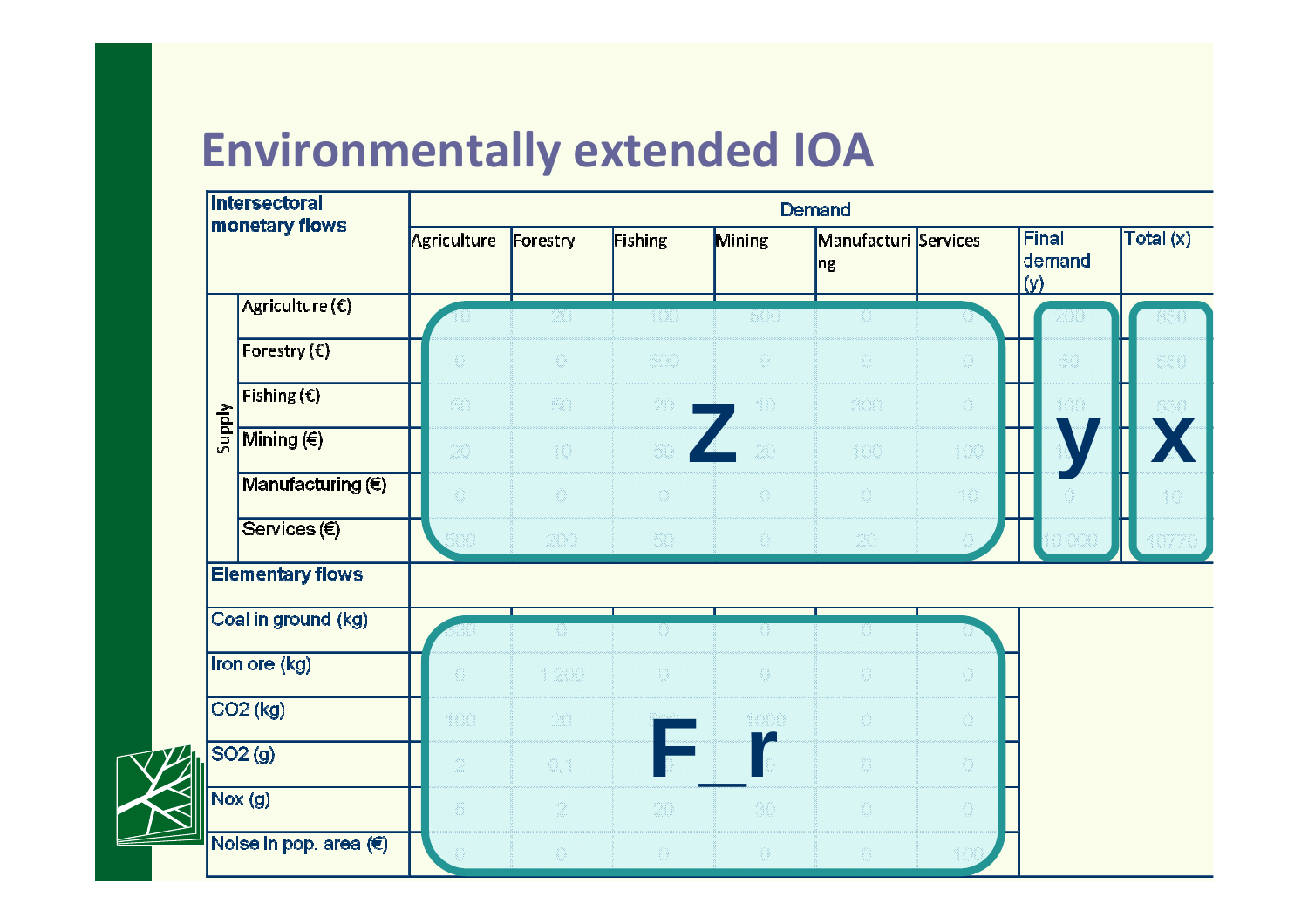### **Multiregional IOA**

- $\bullet$ Ussually monetary tables with environmental extension
- **•** For one year only, update very demanding
- Very useful and strong tool for focusing on global flows

$$
Z = \begin{pmatrix} Z_{11} & Z_{12} & Z_{...} & Z_{1n} \\ Z_{21} & Z_{22} & Z_{...} & Z_{2n} \\ Z_{...} & Z_{...} & Z_{...} & Z_{...} \\ Z_{n1} & Z_{n2} & Z_{...} & Z_{nn} \end{pmatrix}
$$

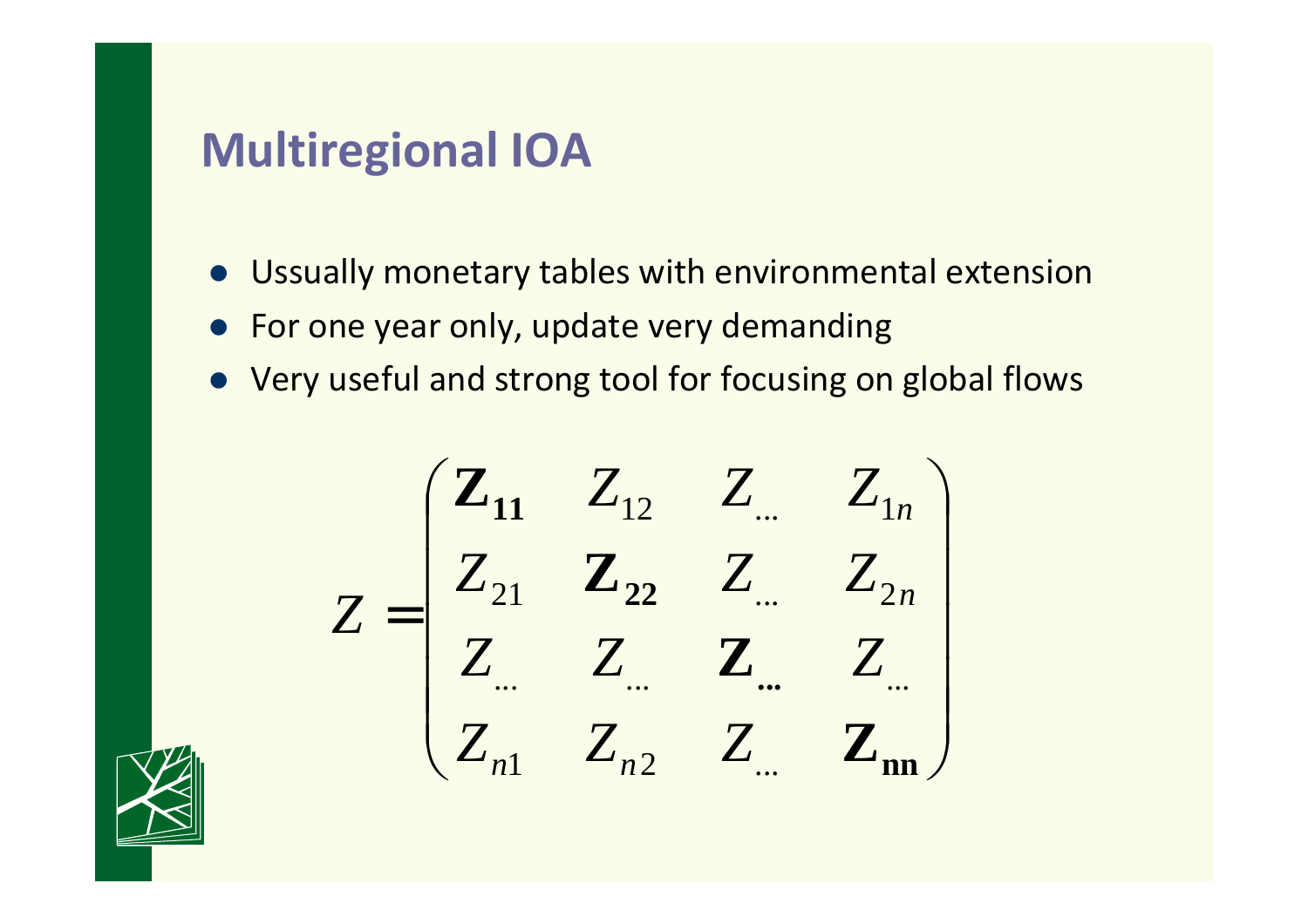#### **Units in IOA**

- As it is used in LCI, the units in IOA can be both monetary, and physical
- It is possible to make hybrid IOT
	- Some product groups are expressed in monetary units, others in physical, e.g. tons, Joule, etc.
- One row = one type of units
- It is possible to disaggregate product groups according to desired characteristics

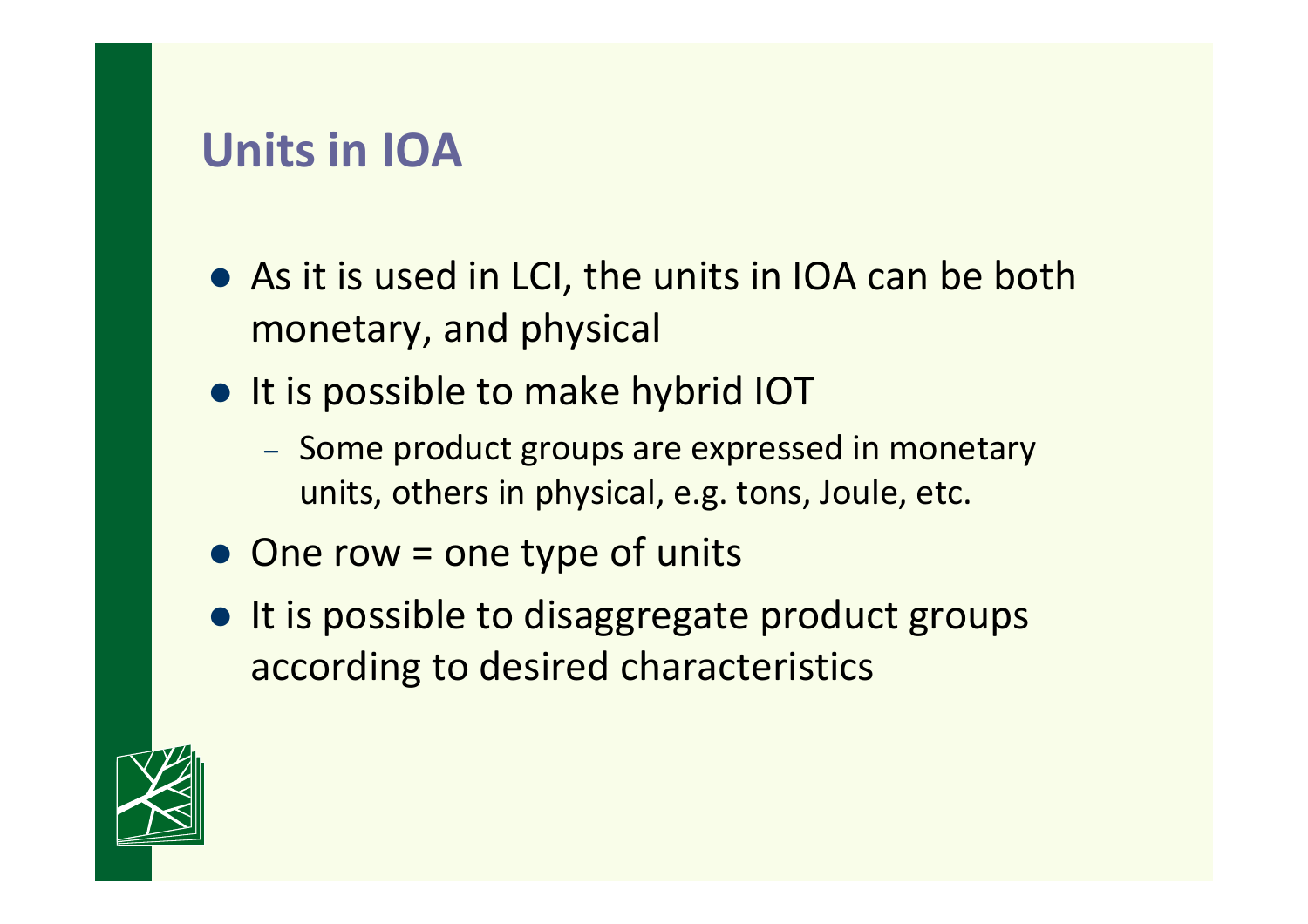$=\begin{pmatrix} Z_{proc} & Z_{p\rightarrow IOT}\ Z_{IOT\rightarrow p} & Z_{IOT} \end{pmatrix}$  $Z = \begin{pmatrix} Z_{proc} & Z_{p\rightarrow IOT} \\ Z_{IOT\rightarrow p} & Z_{IOT} \end{pmatrix}$ 



**Hybrid LCA**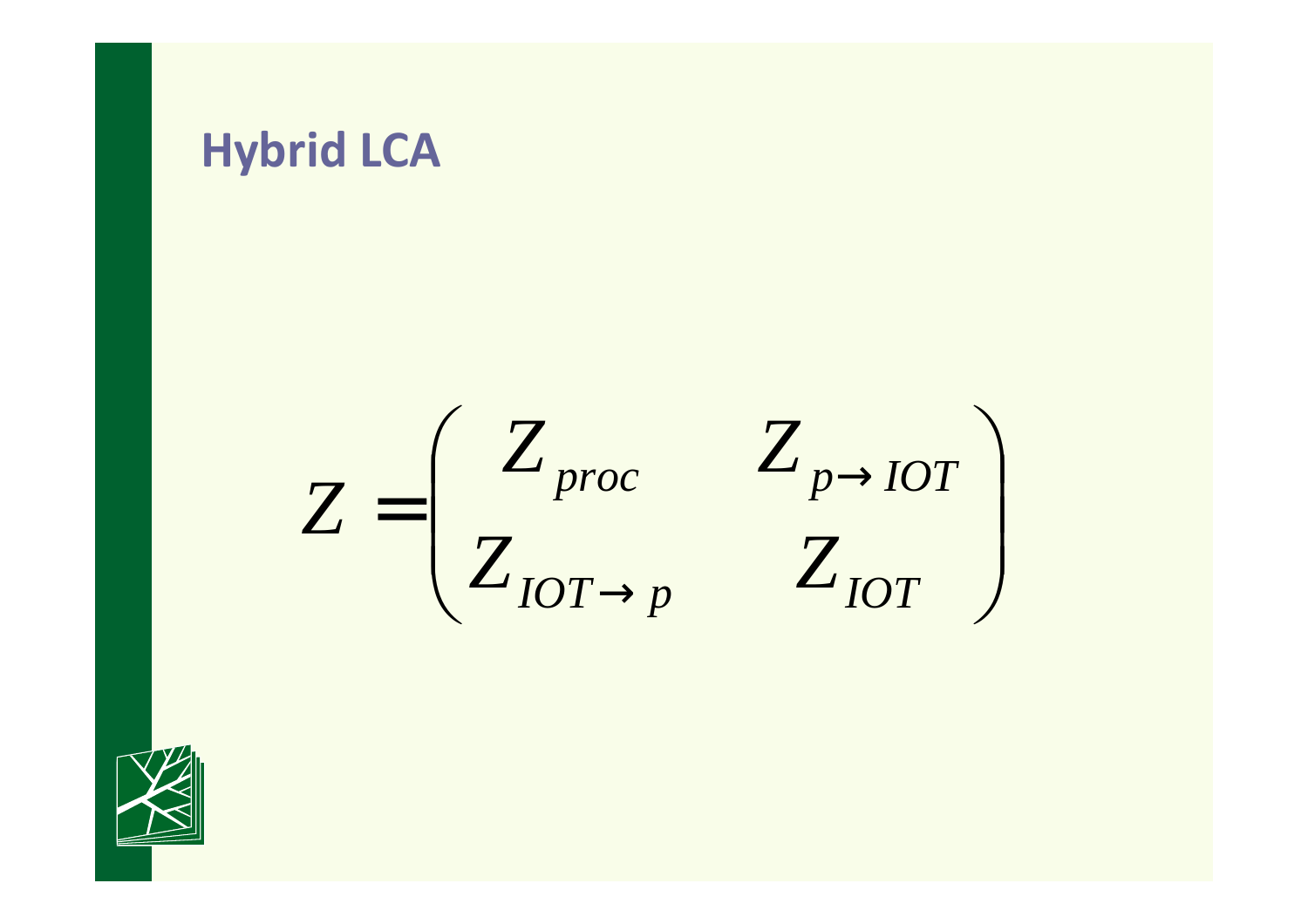# **Expression of MFA indicators in RME**

 $DMI_{RME} = F$ .  $(I - A)^{-1}$ .  $y_{tot}$  $DMC_{RME} = F$ .  $(I - A)^{-1}$ .  $y_{\text{dom}}$  $IMPORT<sub>RMF</sub> = F. (I - A)<sup>-1</sup>. IMPORT$  $EXPORT<sub>RME</sub> = F. (I - A)<sup>-1</sup>. EXPORT$ 

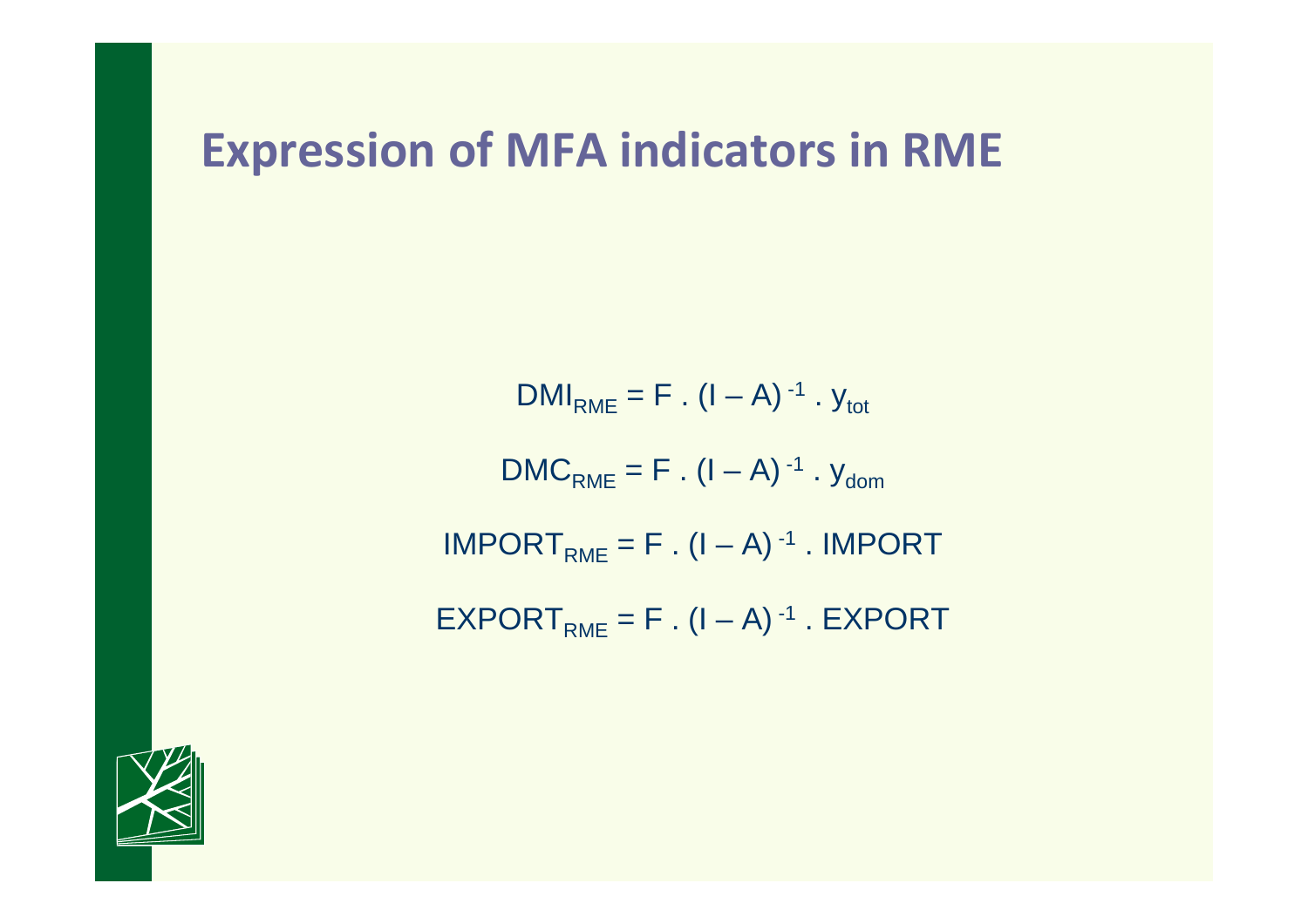#### **Eurostat RME project**

- Based on 60 x 60 monetary IOT
- Extended into 115 x 115 hybrid IOT (e.g. metals, agriculture, crude oil and natural gas, and others)
- LCI data for crude oil, natural gas, metal ores, and basic metals
- $\bullet$  It is very useful to disaggregate some specific sectors

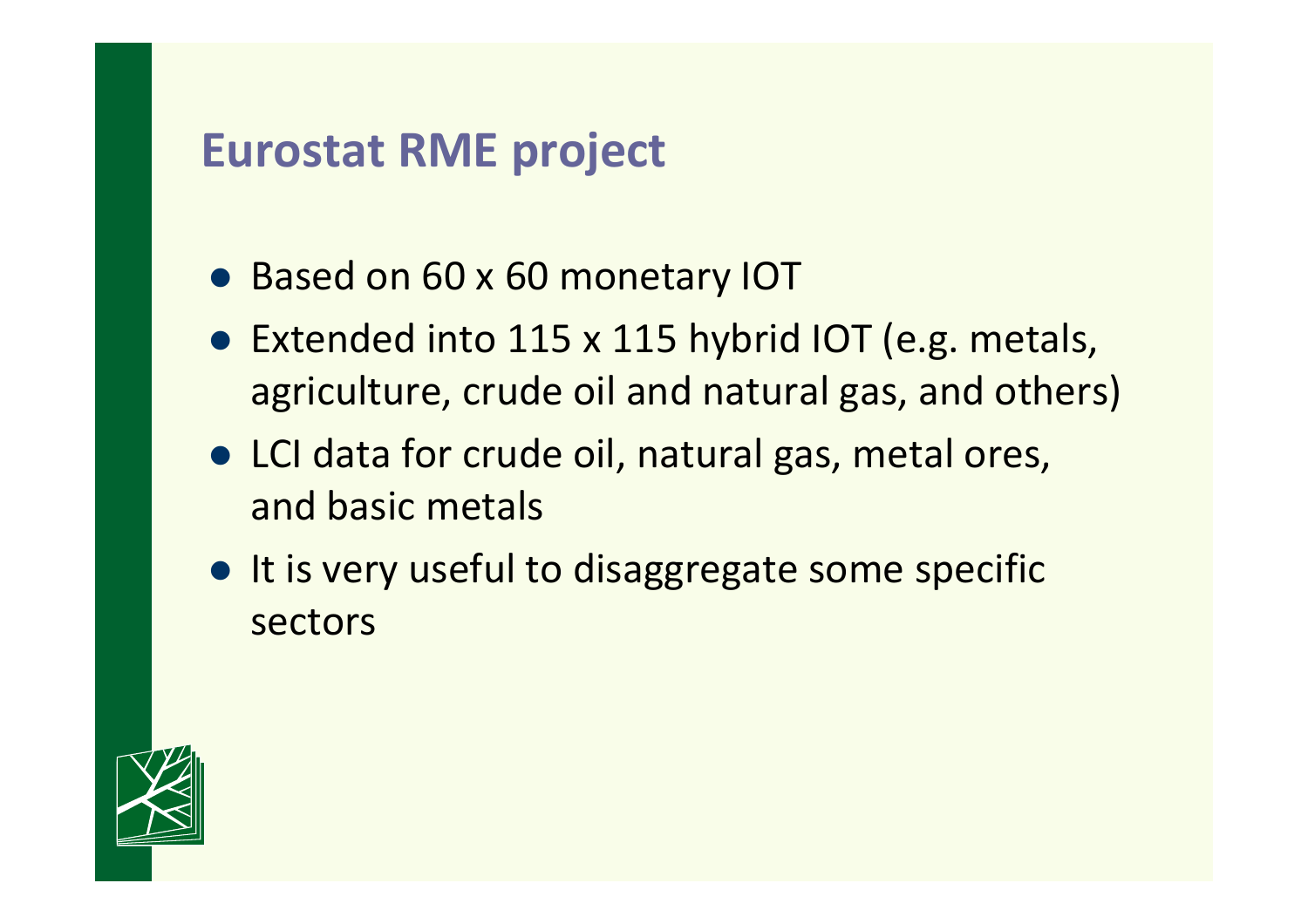## **Comparison of traditional and RME indicators (Czech Republic, 2003)**

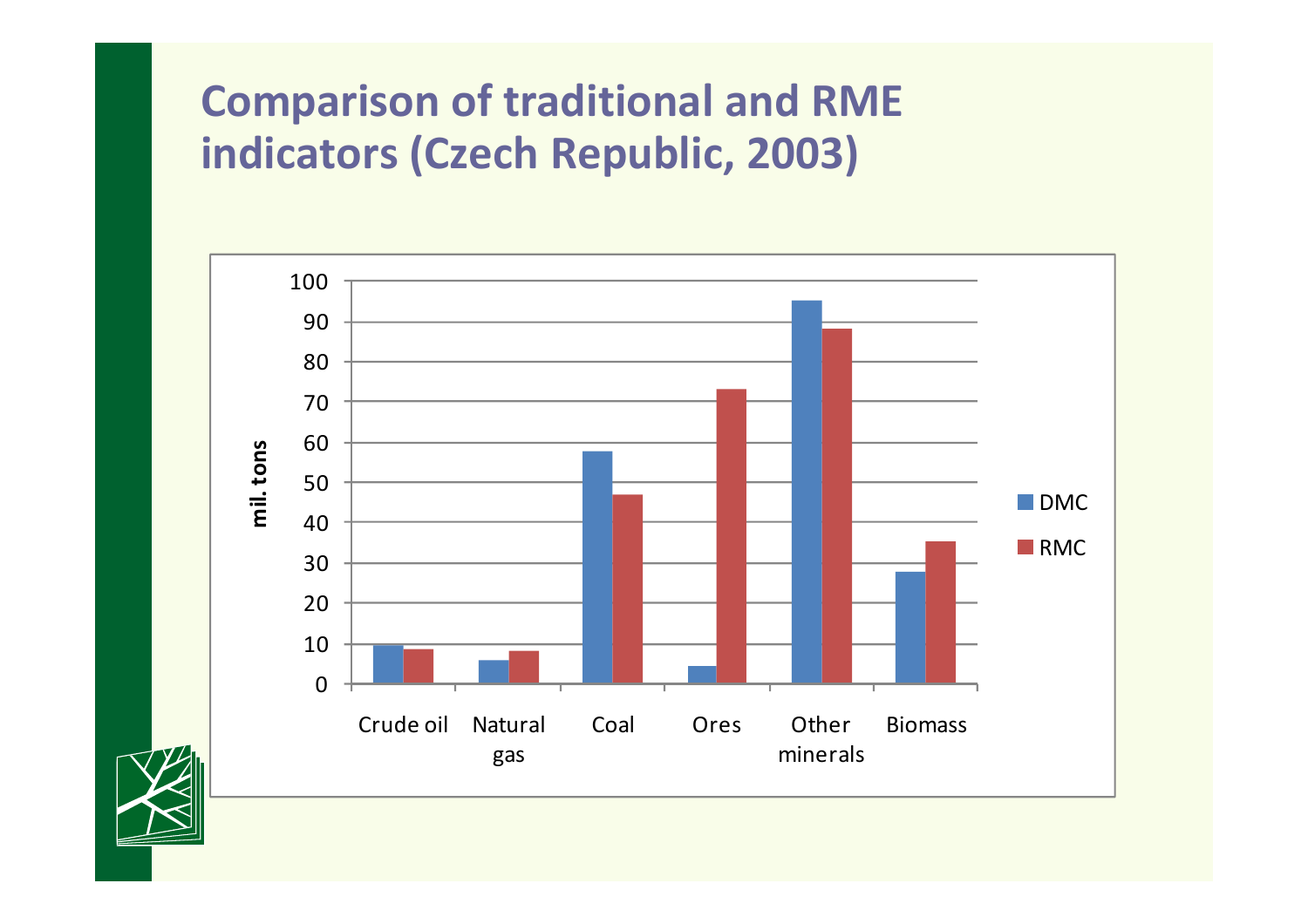### **Comparison of traditional and RME** indicators

#### **Direct flows**

 $\mathbf{X}$ 

- Regional view
- Cannot capture shifts in production site
- Data collected by national statistical offices

# Direct + Indirect flows

- Global view
- It is possible to assign flows to consumption (the driving force)
- Difficult to express (not one commonly agreed methodology)
- Data demanding

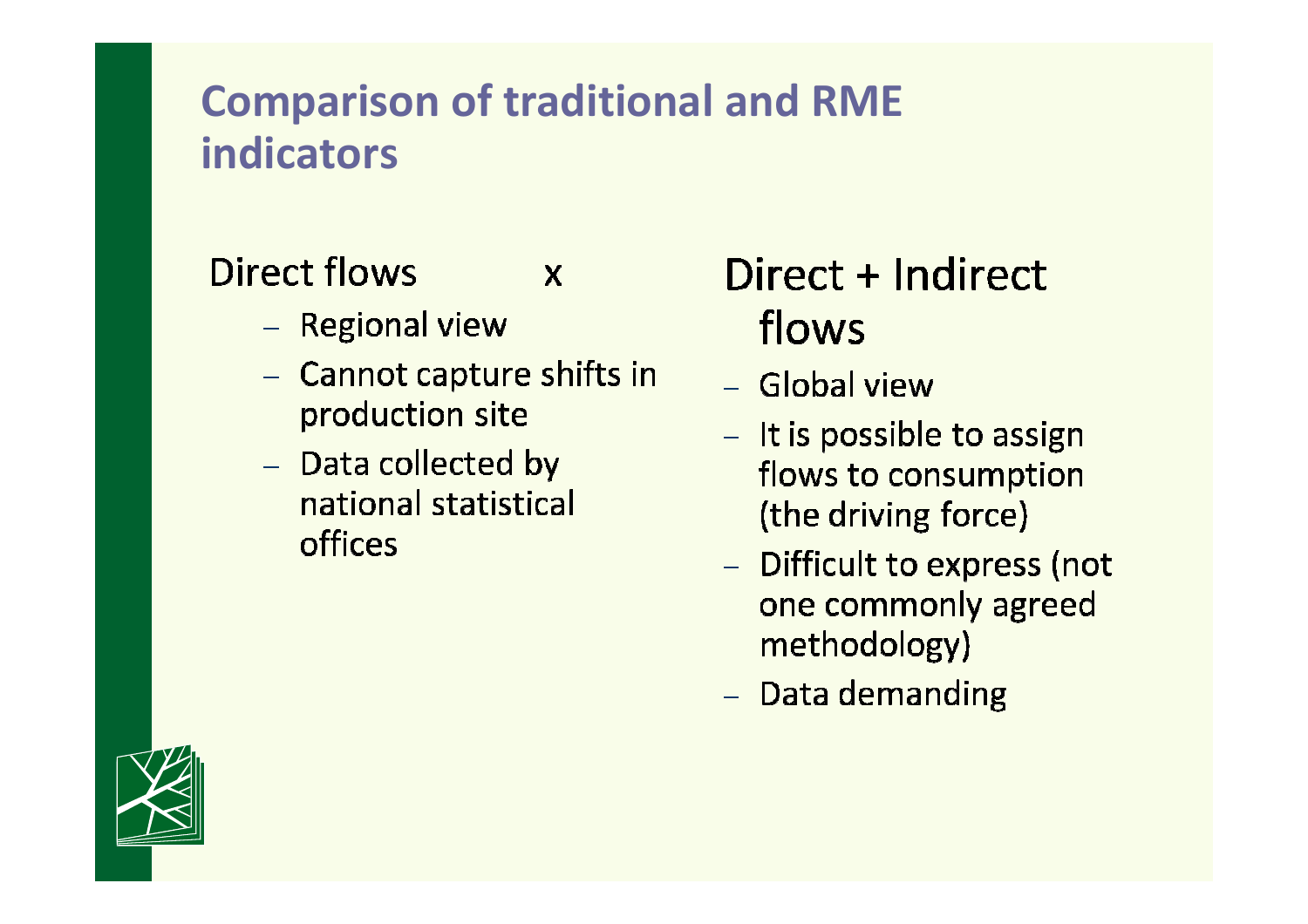# **Structural decomposition analysis**

- To analyze changes in time or difference between two countries
- Based on expression of material flows using Leontieff inverse

 $DMI = F. L. M. G$  $L = (I - A)^{-1}$ 

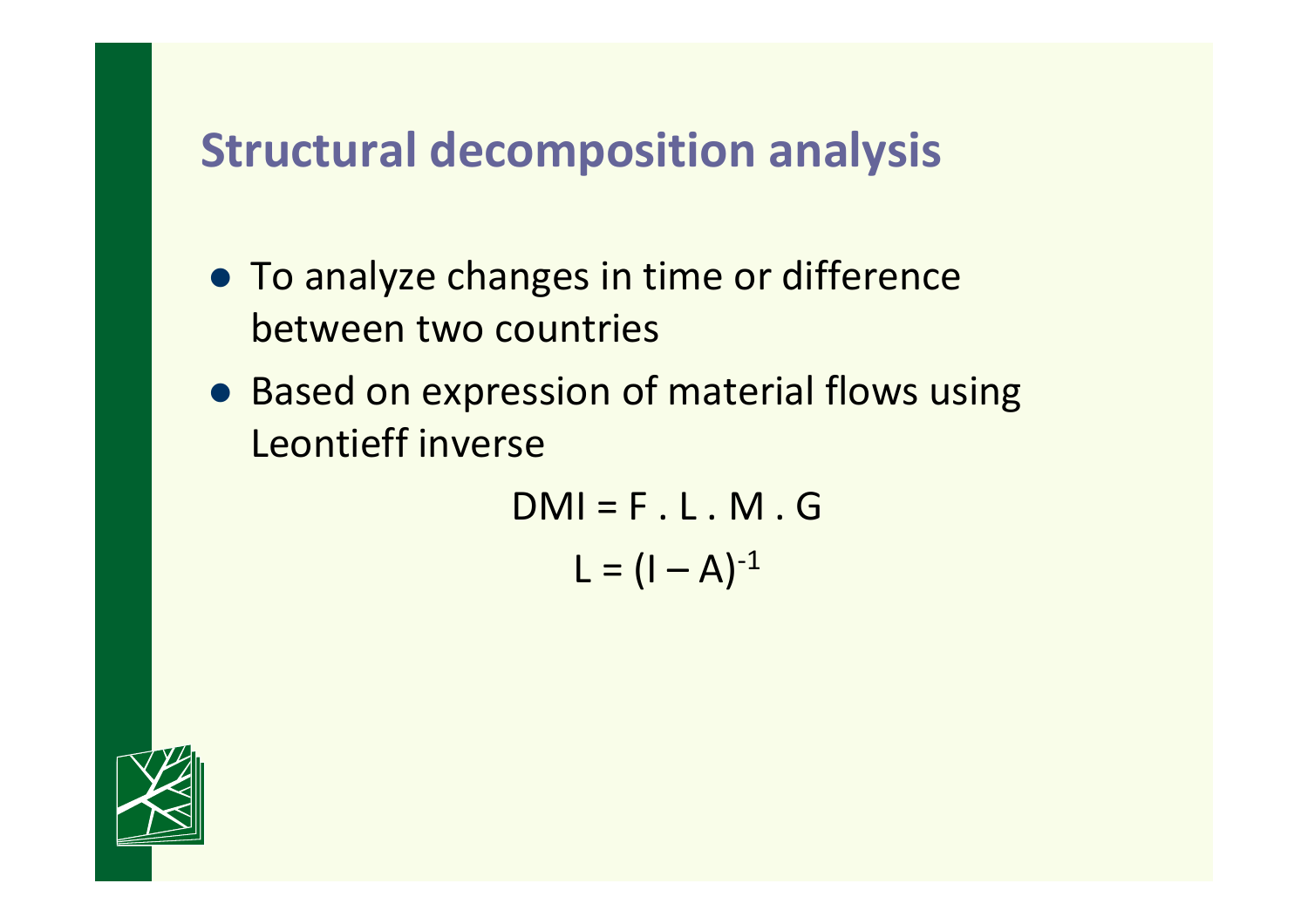### **SDA of DMI (Czech Republic, 2000 – 2007)**

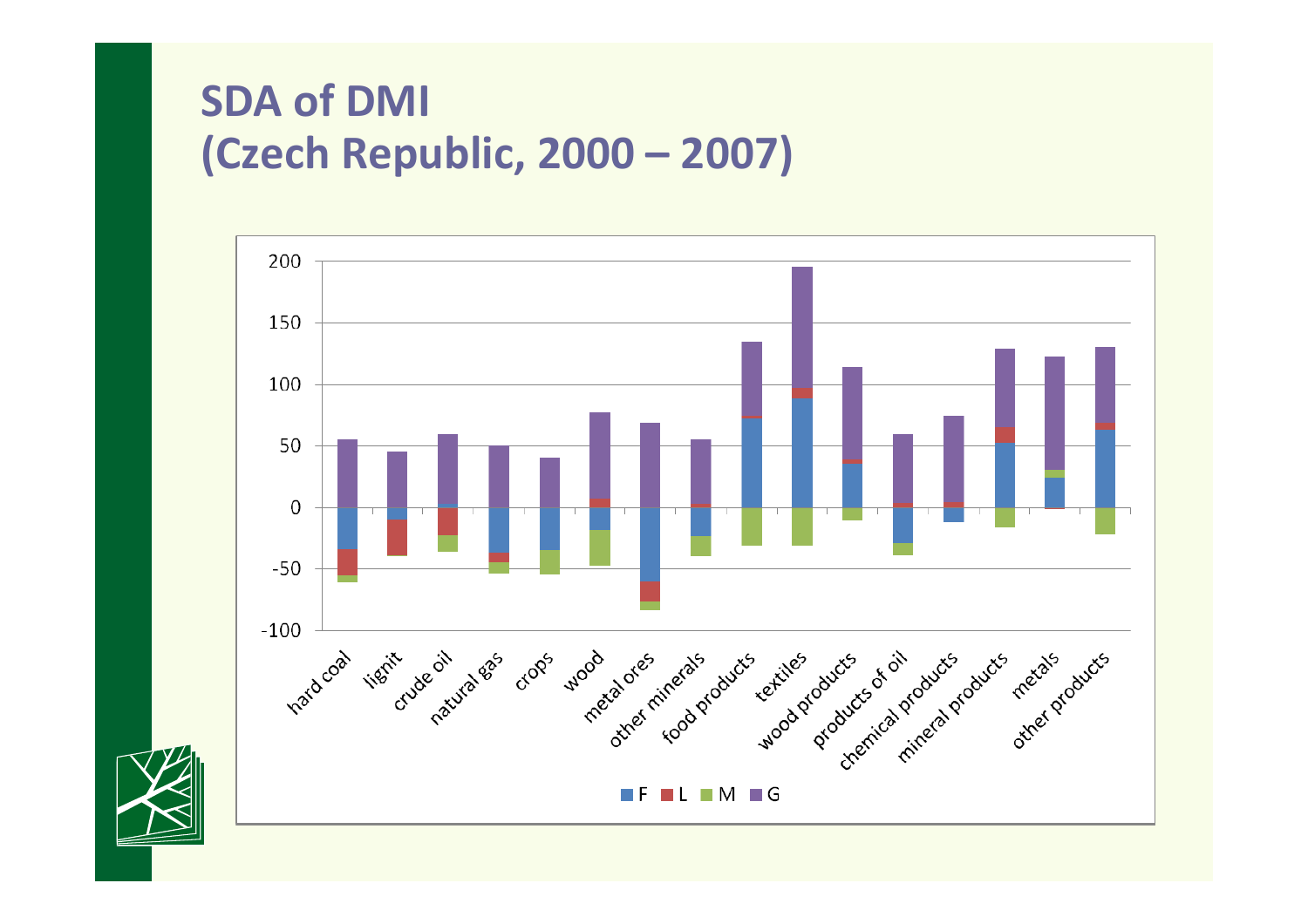#### **Concluding remarks**

- $\bullet$  IOA is suitable tool to understand better the socioeconomic metabolism, and the driving forces for material flows and their changes over time
- $\bullet$  It is not suitable for simulation of policy actions, but it has the advantage of high sectoral resolution
- $\bullet$  Environmentally extended IOA and hybrid LCA can be also used to estimate emissions embodied in final demand products, and therefore it can be used for a rough estimate of the impact of environmental taxes on the prices of products